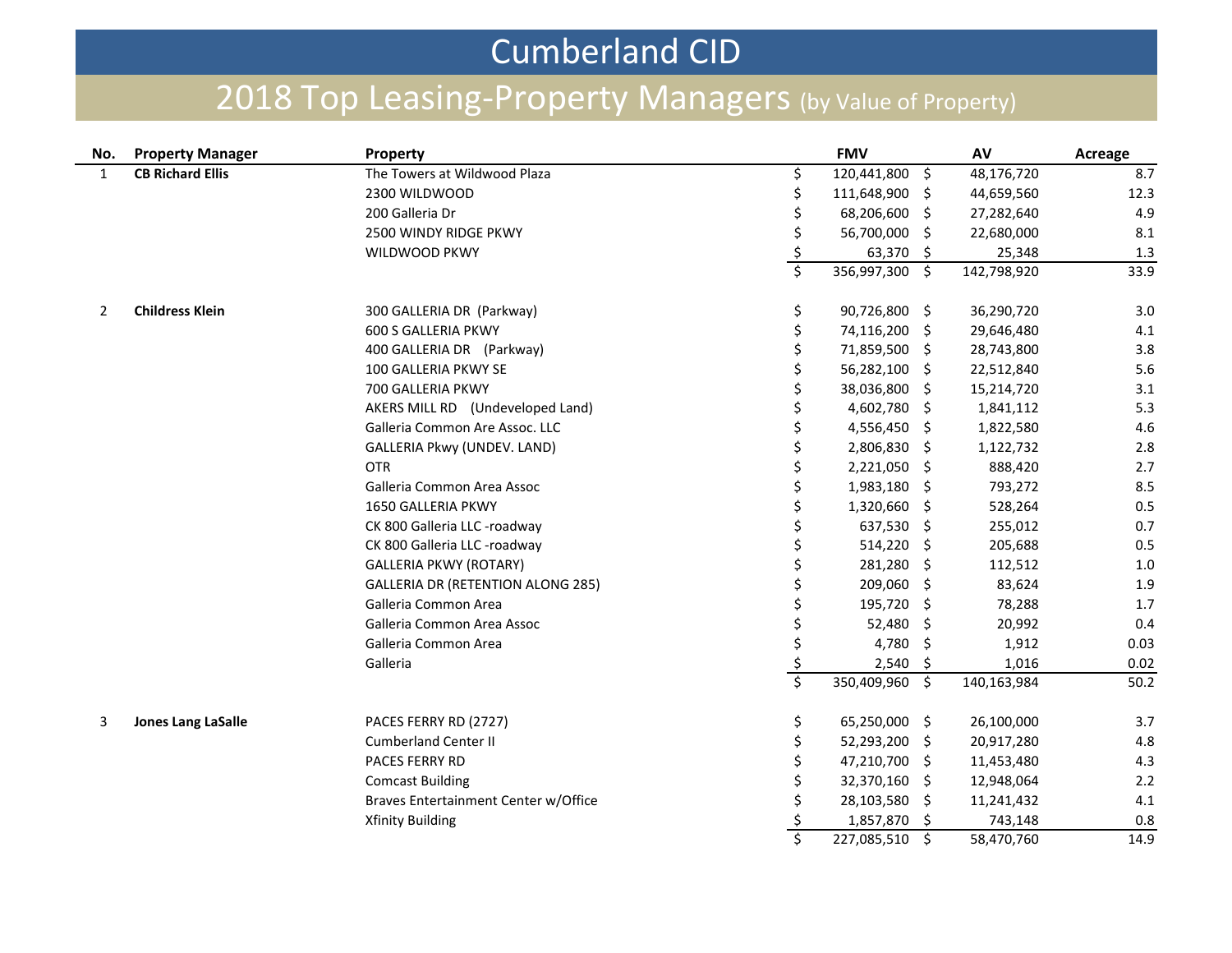| No. | <b>Property Manager</b>          | Property                                           |                         | <b>FMV</b>     |    | AV         | Acreage |
|-----|----------------------------------|----------------------------------------------------|-------------------------|----------------|----|------------|---------|
| 4   | <b>Highwoods Properties</b>      | Riverwood 100                                      | \$                      | 95,346,700 \$  |    | 38,138,680 | 5.1     |
|     |                                  | Riverwood 200                                      | \$                      | 57,543,000 \$  |    | 23,017,200 | 3.3     |
|     |                                  |                                                    | \$                      | 152,889,700 \$ |    | 61,155,880 | 8.4     |
| 5   | <b>General Growth Properties</b> | <b>CUMBERLAND MALL</b>                             | Ş                       | 123,183,700 \$ |    | 49,273,480 | 24.7    |
|     |                                  | 1640 S. COBB PARKWAY                               | \$                      | 26,097,300 \$  |    | 10,438,920 | 10.7    |
|     |                                  |                                                    | \$                      | 149,281,000 \$ |    | 59,712,400 | 35.4    |
| 6   | <b>Stream Realty Partners</b>    | 4200 WILDWOOD PKWY                                 | \$                      | 57,078,800 \$  |    | 22,831,520 | 7.7     |
|     |                                  | OVERLOOK II, 2839 Overlook Pkwy                    | \$                      | 47,210,700 \$  |    | 18,884,280 | 4.7     |
|     |                                  | 4100-4300 WILDWOOD PKWY                            | \$                      | 30,027,700 \$  |    | 12,011,080 | 12.6    |
|     |                                  |                                                    | \$                      | 134,317,200 \$ |    | 53,726,880 | 25.0    |
| 7   | <b>Cushman Wakefield</b>         | 3100 INTERSTATE NORTH CIR                          | \$                      | 17,124,980 \$  |    | 6,849,992  | 11.5    |
|     |                                  | <b>360 INTERSTATE NORTH PKWY</b>                   | \$                      | 12,779,300 \$  |    | 5,111,720  | 6.6     |
|     |                                  | <b>210 INTERSTATE NORTH PKWY SE</b>                | \$                      | 17,662,600 \$  |    | 7,065,040  | 5.2     |
|     |                                  | 320 INTERSTATE NORTH PKWY                          |                         | 13,992,800 \$  |    | 5,597,120  | 4.3     |
|     |                                  | <b>380 INTERSTATE NORTH PKWY</b>                   |                         | 7,200,400 \$   |    | 2,880,160  | 4.8     |
|     |                                  | <b>340 INTERSTATE NORTH PKWY</b>                   |                         | 5,113,600 \$   |    | 2,045,440  | 2.8     |
|     |                                  | <b>180 INTERSTATE NORTH PKWY</b>                   |                         | $6,016,000$ \$ |    | 2,406,400  | 7.6     |
|     |                                  | <b>150 INTERSTATE NORTH PKWY</b>                   |                         | 4,596,600 \$   |    | 1,838,640  | 4.6     |
|     |                                  | <b>290 INTERSTATE NORTH PKWY</b>                   |                         | 3,572,000 \$   |    | 1,428,800  | 3.7     |
|     |                                  | <b>INTERSTATE NORTH PKWY</b> (Parking lot for 135) |                         | 1,175,000 \$   |    | 470,000    | 7.0     |
|     |                                  | 294-296 INTERSTATE NORTH PKWY                      |                         | 1,736,610 \$   |    | 694,644    | 2.0     |
|     |                                  | INTERSTATE NORTH PKWY (Courtyard CBEYOND)          |                         | 35,540 \$      |    | 14,216     | 0.9     |
|     |                                  | INTERSTATE NORTH PKWY (behind 294 I N CIR)         |                         | 25,880 \$      |    | 10,352     | 1.0     |
|     |                                  | INTERSTATE NORTH CIR (Between 260-280)             |                         | 13,940 \$      |    | 5,576      | 1.1     |
|     |                                  | INTERSTATE NORTH PKWY (Courtyard & Parking)        |                         | 7,620 \$       |    | 3,048      | 0.5     |
|     |                                  | WINDY HILL RD & INTERSTATE N. OFFICE               |                         | 220            | Ŝ. | 88         | 0.0     |
|     |                                  |                                                    | $\overline{\mathsf{S}}$ | 91,053,090 \$  |    | 36,421,236 | 63.5    |
| 8   | <b>Olshan Properties</b>         | 2955 COBB PKWY SE (TOYSRUS/BABIESRUS)              | \$                      | 37,968,400 \$  |    | 15,187,360 | 23.7    |
|     |                                  | 2844 COBB PKWY SE (Sheraton Suites Galleria)       |                         | 21,468,300 \$  |    | 8,587,320  | 1.8     |
|     |                                  | 2995 S COBB PKWY (3-LEASES, 1 BEING US POSTOFFICE) |                         | 9,368,700 \$   |    | 3,747,480  | 6.5     |
|     |                                  | 2997 S COBB PKWY (GOLDSMITH XTREME)                |                         | 5,617,800 \$   |    | 2,247,120  | 4.5     |
|     |                                  | (BANK OF NORTH GEORGIA)<br>2841 AKERS MILL RD      |                         | 1,968,280 \$   |    | 787,312    | 1.1     |
|     |                                  | (CINCOS MEXICAN RESTAURANT)<br>2955 COBB PKWY      |                         | $1,951,010$ \$ |    | 780,404    | 0.8     |
|     |                                  | 2973 S COBB PKWY<br>(LONGHORN)                     |                         | 1,895,890 \$   |    | 758,356    | 0.7     |
|     |                                  | (ZOE'S KITCHEN)<br>2935 COBB PKWY SE               |                         | $1,313,540$ \$ |    | 525,416    | 0.5     |
|     |                                  | 2977 S COBB PKWY<br>(HOOTERS)                      |                         | $1,309,130$ \$ |    | 523,652    | 0.6     |
|     |                                  | (VITAMIN SHOPPE)<br>2937 S COBB PKWY               |                         | 1,215,800 \$   |    | 486,320    | 0.5     |
|     |                                  | 2975 S COBB PKWY<br>(CHICKFILA)                    |                         | 1,092,520 \$   |    | 437,008    | 0.4     |
|     |                                  | 2983 COBB PKWY<br>(VACANT)                         |                         | 949,170 \$     |    | 379,668    | 0.5     |
|     |                                  |                                                    |                         | 86,118,540 \$  |    | 34,447,416 | 41.6    |